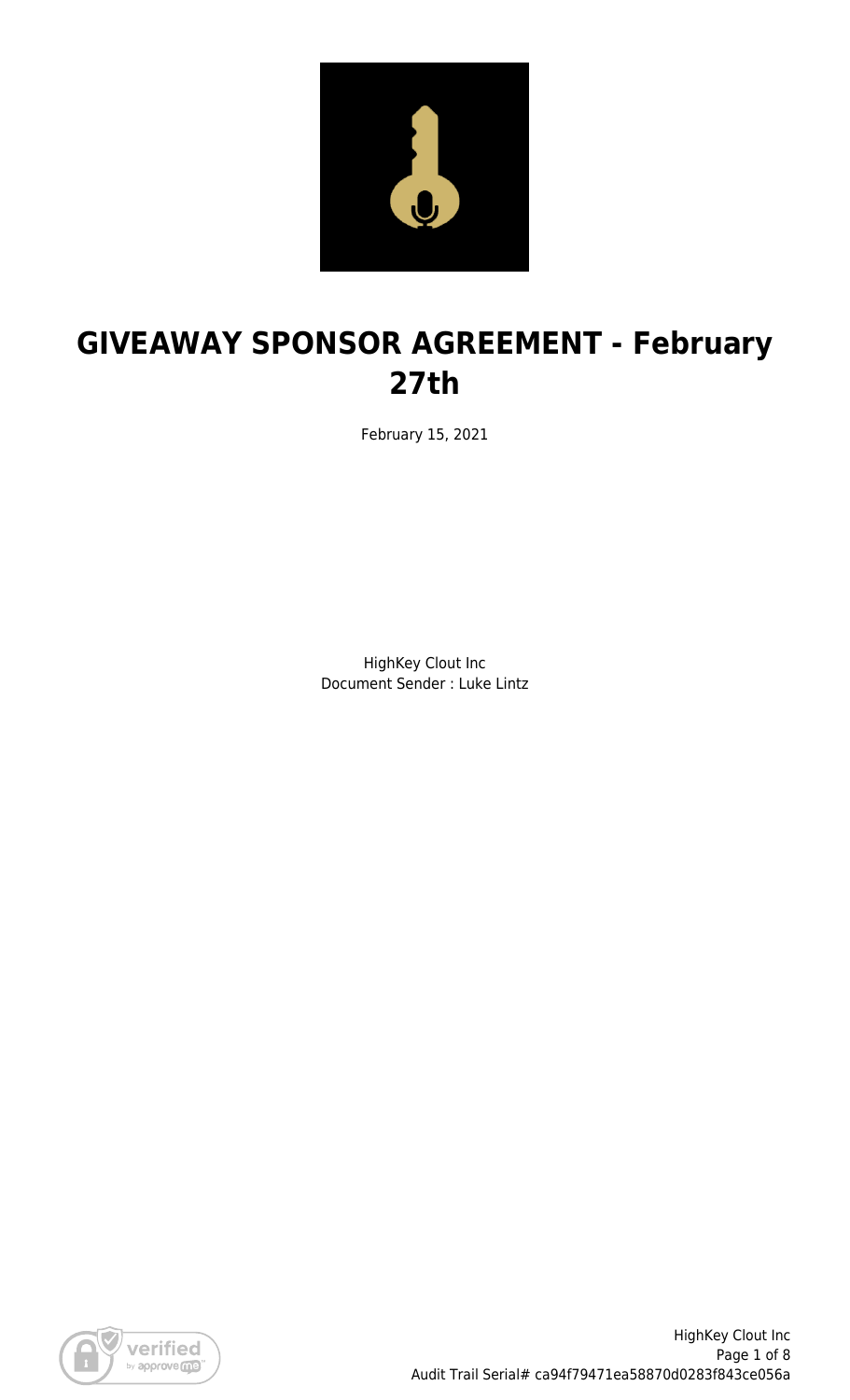### GIVEAWAY SPONSOR AGREEMENT - February 27th

This agreement ("Agreement"), which is made and entered into as of the date entered below (the "Effective Date"), by and between the undersigned ("Sponsor") and HighKey Enterprises LLC ("Company") constitutes the terms and conditions for Sponsor's participation in one (1) of Company's giveaways (the "Giveaway"). Sponsor and Company are sometimes hereinafter collectively referred to as the "Parties" or individually as the "Party".

1. Sponsor's Participation In The Giveaway. In consideration of the Participation Fee (as defined herein below), Company will include Sponsor in the Giveaway in accordance with the following. While the terms & conditions of the Giveaway are still being finalized, during the Giveaway Period (as defined herein below), Company's Instagram account (@highkeyclout, or such other Instagram account as directed by Company) will "follow" Sponsor's Instagram account and, as a condition of entering the Giveaway and in an effort to drive traffic to Sponsor's Instagram account, Company shall require each entrant to "follow" Sponsor's Instagram account. The Sponsor Instagram account to be included in the Giveaway is as follows:

("Sponsor's Instagram Account(s)")

Company estimates that by sponsoring the Giveaway, Sponsor's Instagram Account(s) will gain an estimated Thirty Five Thousand (35,000) Instagram followers. Any social media gain discussed by the parties is an estimate, and not a guarantee.

- 2. Giveaway Launch Date / Giveaway Period. The tentative launch date of the Giveaway is currently scheduled to be on or about February 28th, 2021 and will run for seven (7) days (i.e., the Giveaway will end on or about March 6th, 2021) (the "Giveaway Period"); provided, said date(s) and/or the Giveaway Period may be reasonably altered at Company's sole discretion.
- 3. Giveaway Promotion: Prior to and during the Giveaway Period (the dates and times of which shall be determined by Company), Company shall engage social media influencers to promote the Giveaway via their Instagram accounts. As of the date hereof, Company has engaged @quavohuncho on Instagram to promote the Giveaway.
- 4. Participation Fee. In full consideration for the Sponsor's participation in the Giveaway, Sponsor will pay Company the guaranteed pay-or-play sum of U.S. Six Thousand Dollars (\$6,000.00) minus any applicable discounts directly given by Company (the "Participation Fee"). If the payment is made via credit card or PayPal there will be a merchant processing fee of four percent (4%) thereof, added to the participation fee. Company shall be deemed pay-or-play upon execution of this Agreement. Sponsor shall pay to Company the Participation Fee via credit card, Wire Transfer or PayPal upon Sponsor's execution of this Agreement into the following accounts (Sponsor to inform Company where the Participation Fee was sent):

Business Name: HighKey Clout Inc Swift Code: ROYCCAT2 Routing number: 000304817 Bank Address: 1863 Portage Ave, Winnipeg, MB R3J 0H1 Account number: 4001335 Business Address: 1810 Corydon Avenue, Unit 9. Winnipeg, Manitoba, Canada, R3N 0C5

Unless and until Sponsor pays and Company receives the Participation Fee in whole, Company shall be under no obligation to include Sponsor in the Giveaway. By executing this Agreement, Sponsor agrees to refrain from initiating any chargebacks. Defaulting on any payments will result in immediate termination of all services.

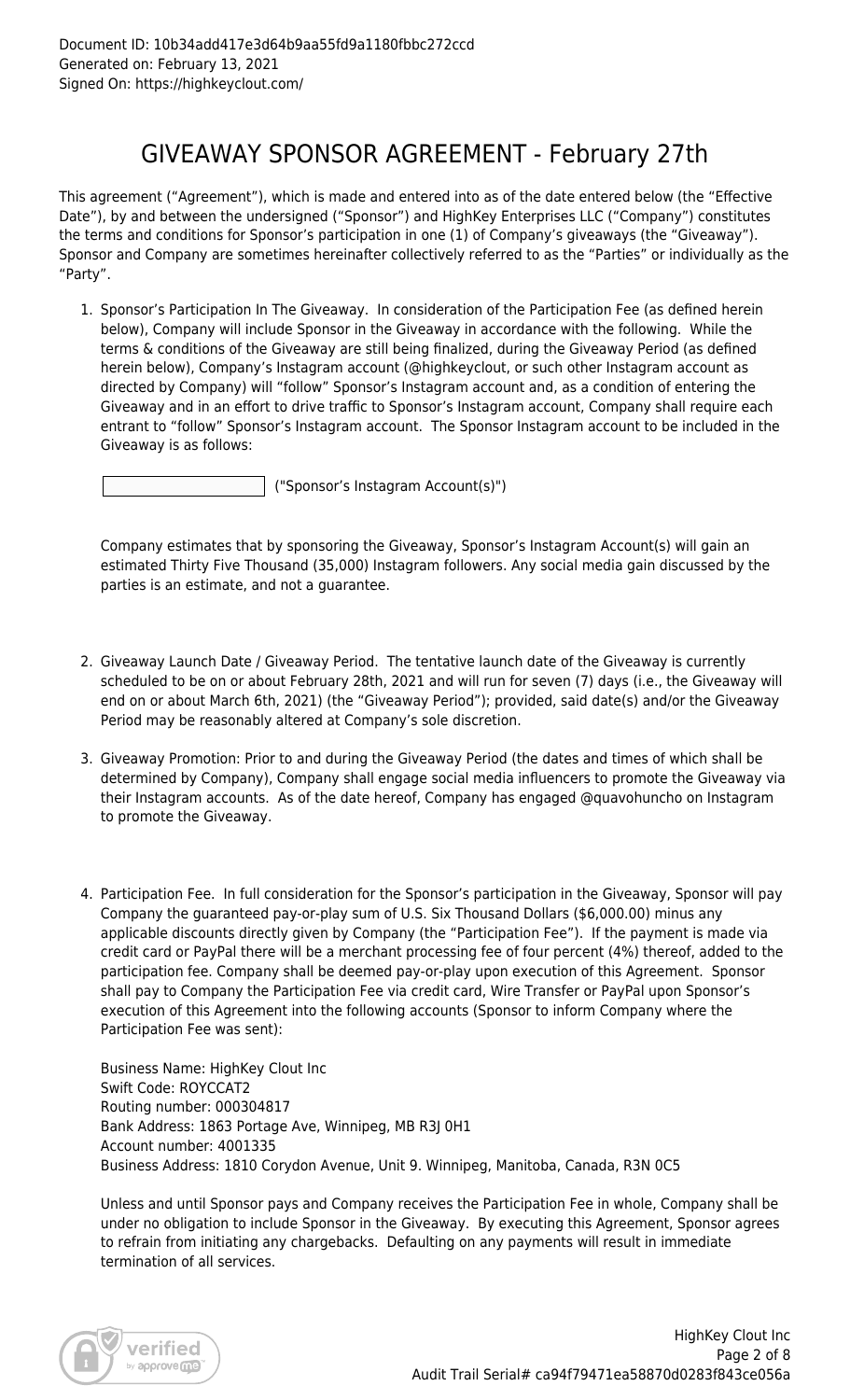5. Sponsor's Giveaway Social Media Posts. While not required, Sponsor is encouraged to promote the Giveaway on Sponsor's social media platforms. The creative of said social media posts shall be at Sponsor's discretion, provided Sponsor shall include the required hashtags and "@"s provided to Sponsor for inclusion therein, as well as #Giveaway.

#### 6. **Ownership.**

- **a. Deliverables.** "Deliverables" means each item of social media content Company causes to be posted by Company and/or any of her affiliates, employees, sponsors, and/or associates, including, without limitation, the influencers, in connection with the Giveaway, including any photographs, video footage, artwork and written work identified. Company will retain all ownership rights in the Deliverables, subject to the terms of a license provided for Sponsor Materials (as defined below), and shall have the right to use, reuse, reproduce, copyright, and exhibit them in any/all manners.
- **b. Sponsor Materials.** Sponsor may provide Company with materials owned by the Sponsor or another third party ("Sponsor Materials"), for use in connection with the Deliverable(s), including, without limitation, Sponsor's name, likeness, and/or social media handle. Sponsor Materials shall remain the sole and exclusive property of Sponsor and/or the respective third party, as applicable, including all intellectual property rights therein; provided, Sponsor hereby grants or will cause to be granted to Company a non-exclusive, royalty-free, perpetual, irrevocable, worldwide license to use, copy, distribute, display, perform and transmit the Sponsor Materials as incorporated in the Deliverables; provided, notwithstanding the foregoing, nothing herein shall require Company to remove and/or delete any social media content incorporating Sponsor Materials created and posted during the Giveaway Period following the duration of this Agreement (i.e., the Deliverables can live passively in perpetuity on Company's social media platforms).
- **c. Company License.** Solely during the Giveaway Period, Sponsor shall have the right to (i) promote or "whitelist" the Deliverables and (ii) share, like, and/or re-post the Deliverables solely on Sponsor's owned and operated social media channels; provided, Sponsor shall not be permitted to edit and/or modify the Deliverables before sharing, liking, and/or re-posting the Deliverables. Following the Giveaway Period, neither Party shall have the obligation to delete the Deliverables; provided, Sponsor shall not be permitted to "whitelist", promote, share, like, and/or repost the Deliverables following the Giveaway Period (i.e., there shall be no post Giveaway Period use of the Deliverables). Apart from the above, Sponsor will not exploit or distribute the Deliverables in any manner, including, without limitation, by using the Deliverables in any form of advertising or commercial tie-ins without the explicit permission of Company in each instance.
- 7. **Representations and Warranties;** Indemnity. Sponsor represents and warrants that (i) Sponsor has the full right and authority to enter into this Agreement, to grant the rights herein granted, and to perform its obligations hereunder; (ii) Sponsor shall comply with all laws, regulations, and Instagram rules in connection with the Sponsor Services, including, without limitation, the FTC and (ii) any products given to Company for inclusion in the Deliverables and/or Giveaway, if any, are safe and merchantable for its intended purpose. **While the intent hereof is for Sponsor to gain Instagram followers, Company makes no representation or warranty that Sponsor will gain any followers and, in the event, Sponsor does gain followers, makes no representation or warranty regarding the retention of the followers, as the Parties acknowledge that social media user retention is largely based on content and Company makes no representation or warranty that Sponsor's content will retain said followers post Giveaway Period. Accordingly, it will solely be Sponsor's obligation to retain the followers. Each Party shall indemnify the other against any third party liability, damages, costs and expenses (including reasonable outside attorneys' fees and costs) incurred by reason of any claim arising in connection with any uncured material breach of their respective covenants, representations, warranties or agreements herein.** Any social media gain discussed by the parties is an estimate and not a guarantee. Sponsor shall indemnify, defend, and hold harmless Company and their employees, agents, and representatives from and against any and all claims, suits, damages, liabilities, costs, and expenses (including reasonable outside attorneys' fees and court costs) arising out of or relating to the exploitation, production, manufacturing, and advertising of Sponsor's products and/or services and/or any element thereof, including, without limitation, Sponsor's social media accounts, any Sponsor Materials and/or advertising material furnished by Sponsor. Company shall have the right to approve any counsel retained to defend against any claim in which Company or its affiliates

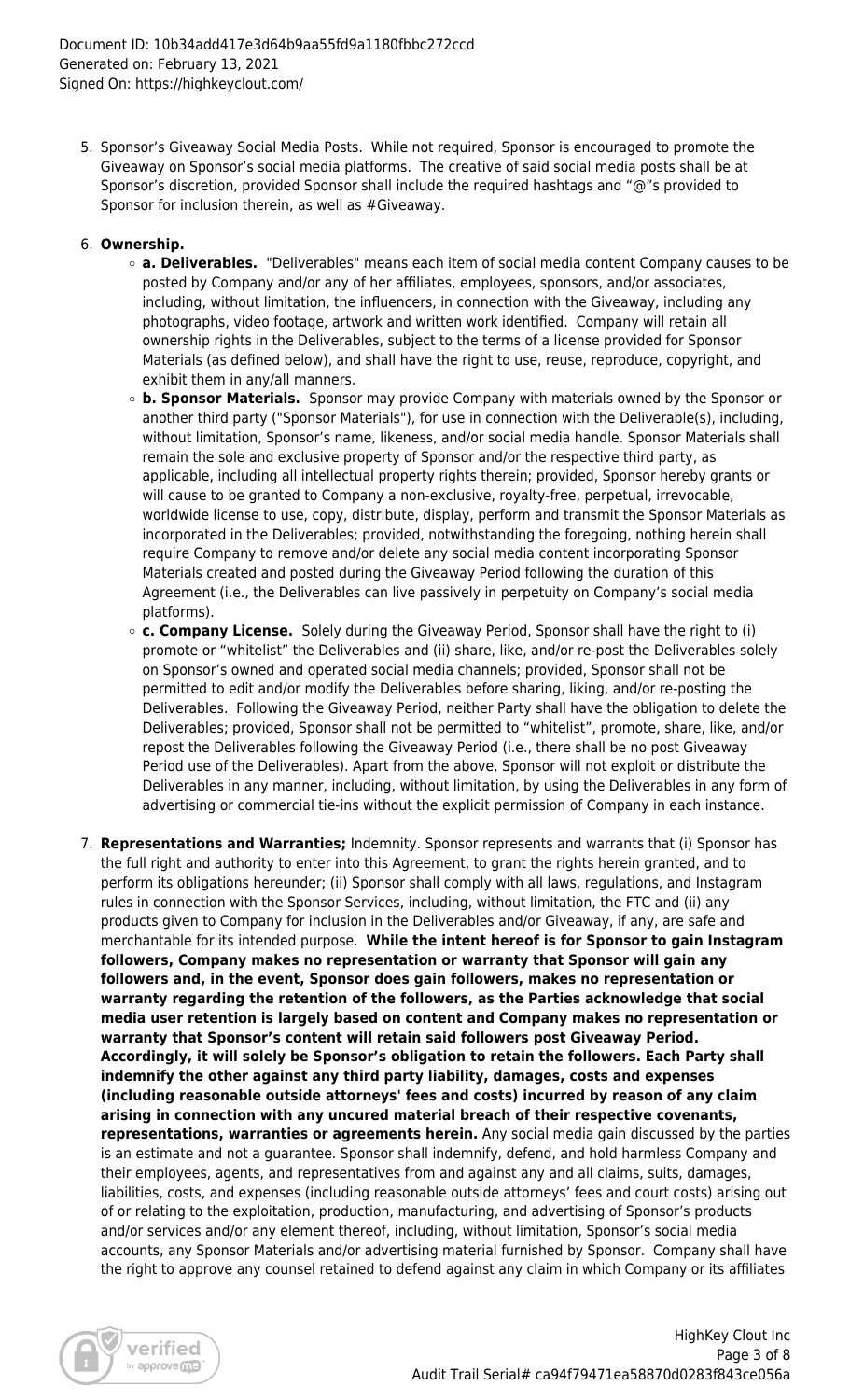are named as a defendant. Additionally, Company shall have the right to control and participate in the defense of any such claim concerning matters that relate to Company. Sponsor will not settle any such claim without Company's prior written consent. This indemnification shall survive termination and/or expiration of this Agreement.

- 8. **Confidential Information.** "Confidential Information" means the proprietary information exchanged between each of the Parties, which includes, without limitation, non-public information (tangible or intangible) regarding a Party's products and services, campaigns, technology, designs, techniques, research, know-how, specifications, product plans, pricing, customer information, user data, current or future strategic information, current or future business plans, policies or practices, employee information, and other business and technical information, which is either (a) marked "confidential" or "proprietary" at the time of disclosure by the disclosing party; or (b) by its nature or content is reasonably distinguishable as confidential or proprietary to the receiving party. Each Party agrees to hold the Confidential Information in confidence and to not use or disclose it to a third party. The receiving party shall protect the Confidential Information by using the same degree of care, but no less than a reasonable degree of care (including reasonable security measures), to prevent the unauthorized use, dissemination or publication of Confidential Information as the receiving party uses to protect its own Confidential Information of like nature. If either Party authorizes the other to make copies of Confidential Information, the other Party's proprietary rights notices shall be reproduced in the same manner as the original Confidential Information. The receiving party may disclose the Confidential Information to its employees, agents, business, legal, and financial advisers and independent contractors with a need-to-know, only as necessary to fulfill the Services and provided such parties have executed a written non-disclosure agreement substantially as protective of Confidential Information as this Agreement. The receiving party shall promptly notify the disclosing party of any actual or suspected misuse or unauthorized disclosure of the disclosing party's Confidential Information. Confidential Information shall not include information that (a) is made generally available in the public domain prior to time of disclosure; (b) is or becomes publicly available through no act or omission by the receiving party; (c) was already in the receiving party's possession without restriction before receipt from the disclosing party and was not subject to a duty of confidentiality; (d) is rightfully disclosed to the receiving party by a third party without confidentiality restrictions, or (e) that the receiving party independently developed without the use of or reference to Confidential Information. The receiving party may disclose the disclosing party's Confidential Information as required by law or court order provided: (i) the receiving party reasonably notifies the disclosing party in writing of the requirement for disclosure, unless notice is prohibited by law; and (ii) discloses only that portion of the Confidential Information legally required. Any such disclosure of Confidential Information shall not otherwise relieve receiving party of any of its obligations hereunder.
- 9. **Force Majeure.** If Company's services are prevented, rendered impossible, or unfeasible by sickness or disability of Company or the influencers, technology failure, unforeseen emergency of Company and/or the influencers, any act or regulation of any public authority, or by reason of riot, strike, acts of terrorism, epidemic, war or declaration of disaster by federal or state government, or other preventing acts (e.g., an event which causes a rapid spike in internet activity, like a celebrity death, etc.) (each a "Force Majeure Event"), it is understood and agreed that there shall be no claim for damages by either Party and Company shall not be deemed in breach of this Agreement. In the event of a Force Majeure Event, the parties agree to negotiate in good faith to reschedule service dates, subject to Company's availability, on the terms and conditions set forth herein.
- 10. **Notices.** All notices and other communications, including payments, under this Agreement, shall be made in writing and shall be delivered by hand or sent by fax, electronic mail (including text message, email, and Instagram direct message, with confirmed receipt), or sent by prepaid express mail or reputable overnight courier service, and shall be deemed given when so delivered by hand fax, electronic mail, or if express mailed or couriered, three (3) business days after mailing or deposit with such express mail service or courier to the Parties at the following addresses (or at such other address for a Party as shall be specified by like notice):

If to Company: HighKey Enterprises 250 Ave Ponce de Leon Ste 301 PMB 0801

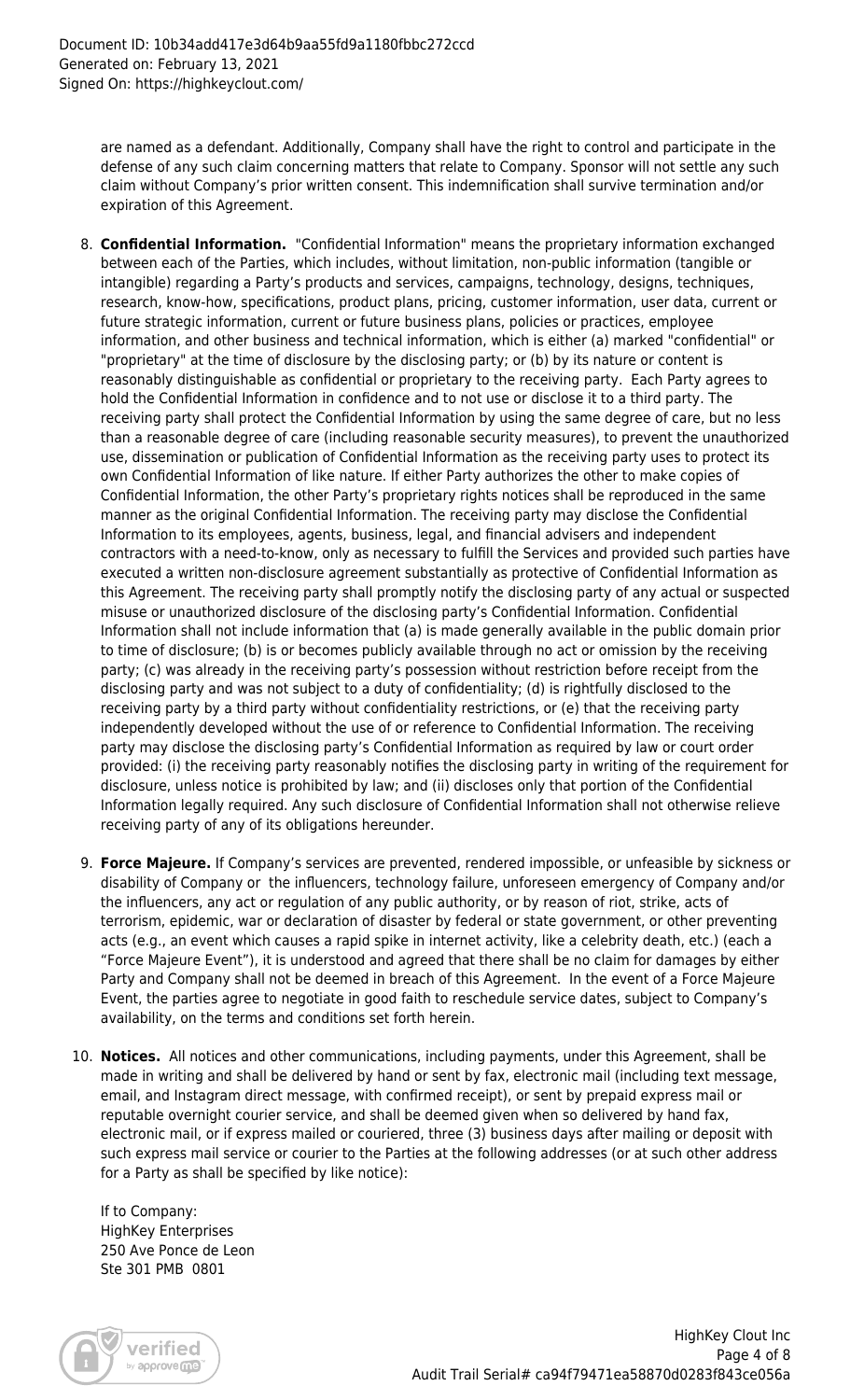San Juan, PR 00918 Email: accounting@highkeyclout.com Attn.: Luke Lintz

If to Sponsor:

(Sponsor's contact and billing details can be found in the corresponding invoice after the transaction is processed)

### 11. **Term and Termination.**

a. This Agreement will commence on the Effective Date and, unless terminated earlier in accordance with the terms of this Agreement, will remain in force and effect for as long as the Giveaway is active and/or Company is performing the services outlined herein.

b. Either Party may terminate this Agreement if the other Party breaches any material term of this Agreement and fails to cure such breach. Neither Party hereunder shall be deemed in breach hereof until the non-breaching party provides the breaching party with written notice of said breach and the breaching party fails to cure said breach within ten (10) days (two days in connection with any payments) of receiving such written notice; provided, Company shall be permitted to immediately terminate this Agreement at any time prior to receipt of the Participation Fee. Adequacy of cure shall be judged by the non-breaching party's reasonable business judgment.

c. Upon expiration or termination of this Agreement, Sponsor will immediately cease using any/all deliverables other than as permitted under this Agreement.

d. Those terms that by their nature should survive expiration or termination of this Agreement shall survive, including, without limitation, each Party's respective obligations, ownership, and indemnification.

12. **Disputes.** Sponsor and Company recognize that disputes arising under this Agreement are best resolved at the working level by the Parties directly involved. Both Parties are encouraged to be imaginative in designing mechanism and procedures to resolve disputes at this level. Such efforts shall include the referral of any remaining issues in dispute to higher authority within each participating Party's organization for resolution. Failing resolution of conflicts at the organizational level, Sponsor and Company agree that any and all remaining controversies, claims or disputes arising out of or related to this Agreement or the interpretation, performance, or breach thereof, including alleged violations of statutory or common law rights or duties, and the determination of the scope or applicability of this agreement to arbitrate ("Dispute"), except as otherwise set forth below, shall be resolved according to the following procedures which shall constitute the sole dispute resolution mechanism hereunder. In the event that the Parties are unable to resolve any Dispute informally, then such Dispute shall be submitted to final and binding arbitration. The arbitration shall be initiated and conducted according to either the JAMS Streamlined (for claims under \$250,000) or the JAMS Comprehensive (for claims over \$250,000) Arbitration Rules and Procedures, except as modified herein, including the Optional Appeal Procedure, at the Los Angeles office of JAMS (or closest office if such office ceases to exist), or its successor ("JAMS") in effect at the time the request for arbitration is made (the "Arbitration Rules"). The arbitration shall be conducted in Los Angeles, California before a single neutral arbitrator appointed in accordance with the Arbitration Rules. The arbitrator will provide a detailed written statement of decision, which will be part of the arbitration award and admissible in any judicial proceeding to confirm, correct or vacate the award. Unless the parties agree otherwise, the neutral arbitrator and the members of any appeal panel shall be former or retired judges or justices of any California court with experience in matters involving the entertainment industry. If either Party refuses to perform any or all of its obligations under the final arbitration award (following appeal, if applicable) within thirty (30) days of such award being rendered, then the other Party may enforce the final award in any court of competent jurisdiction in California. The Party seeking enforcement of any arbitration award shall be entitled to an award of all costs, fees and expenses, including reasonable outside attorney's fees, incurred in enforcing the award, to be pay by the Party against whom the enforcement is ordered.

### 13. **General.**

**a. Assignment.** The sponsor shall not be permitted to assign, delegate, or otherwise transfer this Agreement without the prior written consent of Company. Any attempted assignment, transfer or delegation, without such consent, will be void.

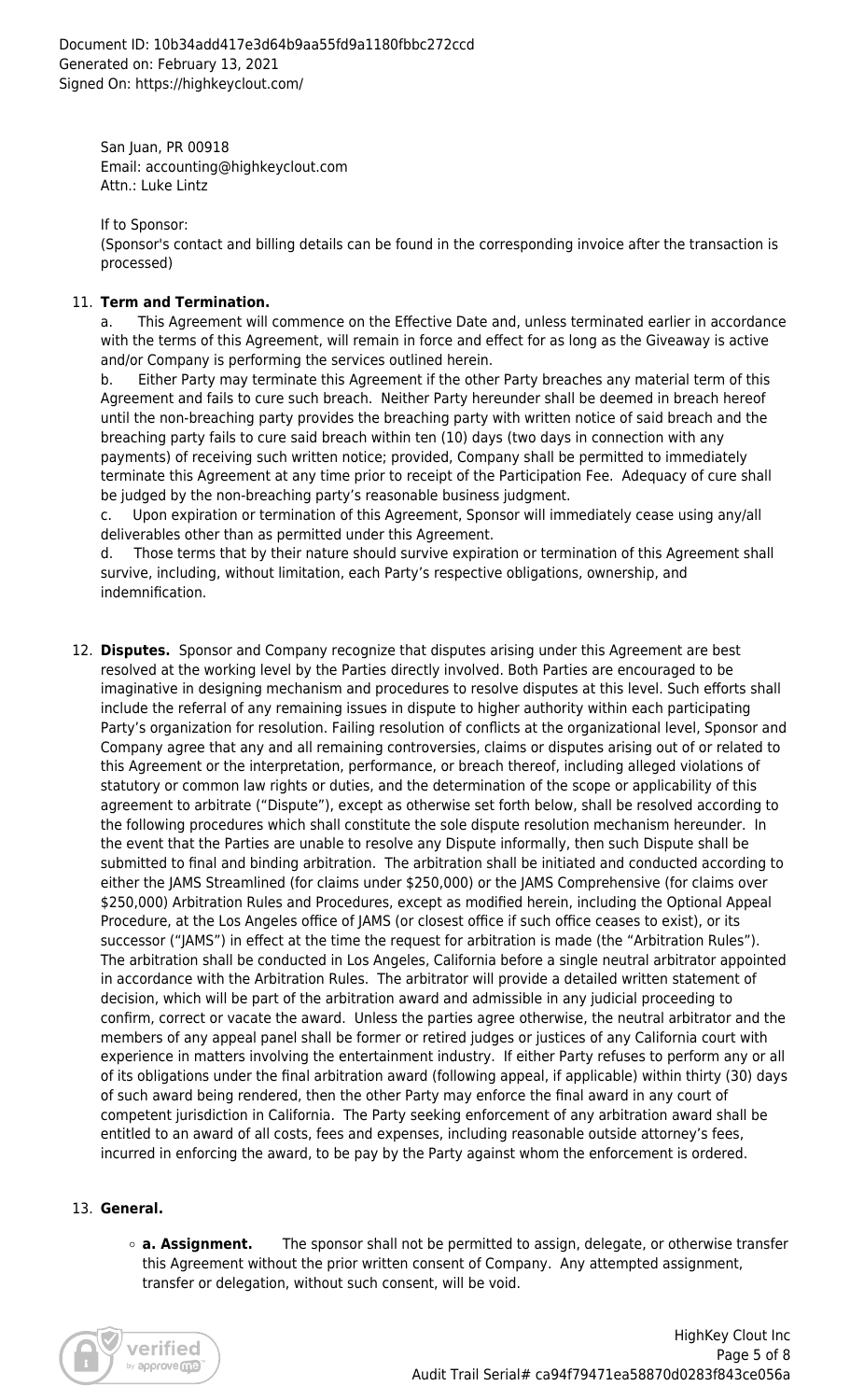- **b. No Injunctive Relief.** It is further agreed that Sponsor's rights and remedies in the event of a failure or omission constituting a breach of the provisions of this Agreement shall be limited to the Sponsor's right, if any, to recover damages in an action at law, but in no event shall Sponsor be entitled by reason of any such breach to terminate this Agreement, or to enjoin Company in any way.
- **c. No Defamatory Statements.** Sponsor agrees that Sponsor will not make any statement, or take any other action, to disparage, defame or compromise the goodwill of HighKey Enterprises or its employees, owners, and affiliates. In addition to injunctive relief and actual damages, Sponsor agrees HighKey Enterprises any breach or violation by Sponsor of the foregoing sentence shall result in substantial damages and injury to HighKey Enterprises, the precise amount of which would be extremely difficult or impracticable to determine. Accordingly, the parties have made a reasonable endeavor to estimate a fair compensation for potential losses and damages to HighKey Enterprises and, therefore, Sponsor further agree, that in addition to the remedies set forth herein, Sponsor will also be obligated to pay, and agrees to pay to HighKey Enterprises, the sum of One Million Dollars (\$1,000,000) as a reasonable and fair amount of liquidated damages to compensate HighKey Enterprises for any loss or damage resulting from each breach by Sponsor of the foregoing terms. The parties intend that such damages constitute compensation and not a penalty. The parties hereto further agree that such sum bears a reasonable and proximate relationship to the actual damages that HighKey Enterprises will suffer from each breach of the terms of this Agreement.
- **d. Release.** Sponsor (on behalf of itself and its heirs, next of kin, spouse, guardians, legal representatives, employees, executors, administrators, agents, successors and assigns (collectively, the "Releasing Parties") hereby agree not to sue and irrevocably and unconditionally release, waive and forever discharges HighKey Enterprises and their successors, assigns, licensees, distributors, sponsors, and advertisers, and each of the foregoing's respective past, present and future officers, directors, agents, representatives, shareholders and employees, jointly and individually (collectively, "Released Parties"), from any and all manner of liabilities, claims and demands of any kind or nature, whatsoever, in law or equity, whether known or unknown, suspected or unsuspected, and whether or not concealed or hidden, that Sponsor may now have or may hereafter have (including, but not limited to, for defamation, invasion of any rights of privacy, right of publicity or personality, intentional or negligent infliction of emotional distress, infringement of copyright or trademark or violation of any other right), which arise out of or relate in any way, directly or indirectly, to the Sweepstakes or any rights therein which Sponsor or any Releasing Parties ever had, now has, or in the future may have against any Released Parties. Sponsor acknowledges that there is a possibility that subsequent to the execution of this Agreement, Sponsor will discover facts or incur or suffer claims which were unknown or unsuspected at the time this Agreement was executed, and which if known by Sponsor at that time may have materially affected Sponsor's decision to execute this Agreement. Sponsor acknowledges and agrees that by reason of this Agreement, and the release contained in the preceding sentences, Sponsor is assuming any risk of such unknown facts and such unknown and unsuspected claims. Sponsor has been advised of the existence of Section 1542 of the California Civil Code, which provides:

A GENERAL RELEASE DOES NOT EXTEND TO CLAIMS WHICH THE CREDITOR DOES NOT KNOW OR SUSPECT TO EXIST IN HIS OR HER FAVOR AT THE TIME OF EXECUTING THE RELEASE, WHICH IF KNOWN BY HIM OR HER MAY HAVE MATERIALLY AFFECTED HIS OR HER SETTLEMENT WITH THE DEBTOR.

Notwithstanding such provisions, the release(s) contained herein shall constitute a full release in accordance with its/their terms. Sponsor knowingly and voluntarily waive the provisions of Section 1542, as well as any other statute, law, or rule of similar effect of any jurisdiction throughout the world, and acknowledges and agrees that this waiver is an essential and material term of this Agreement and without such waiver, HighKey Enterprises would not have accepted this Agreement, including, without limitation, Sponsor's participation in the Projects.

- **e. Limitation of Liability:** Under no circumstances shall Company be liable to Sponsor for consequential, special, indirect, punitive, exemplary or incidental damages, including, without limitation, lost profits and opportunity costs, arising out of this Agreement, and Company's total liability in connection with this Agreement shall not exceed the Participation Fee amount.
- **f. Misc.** This Agreement shall be construed in accordance with the laws of the State of

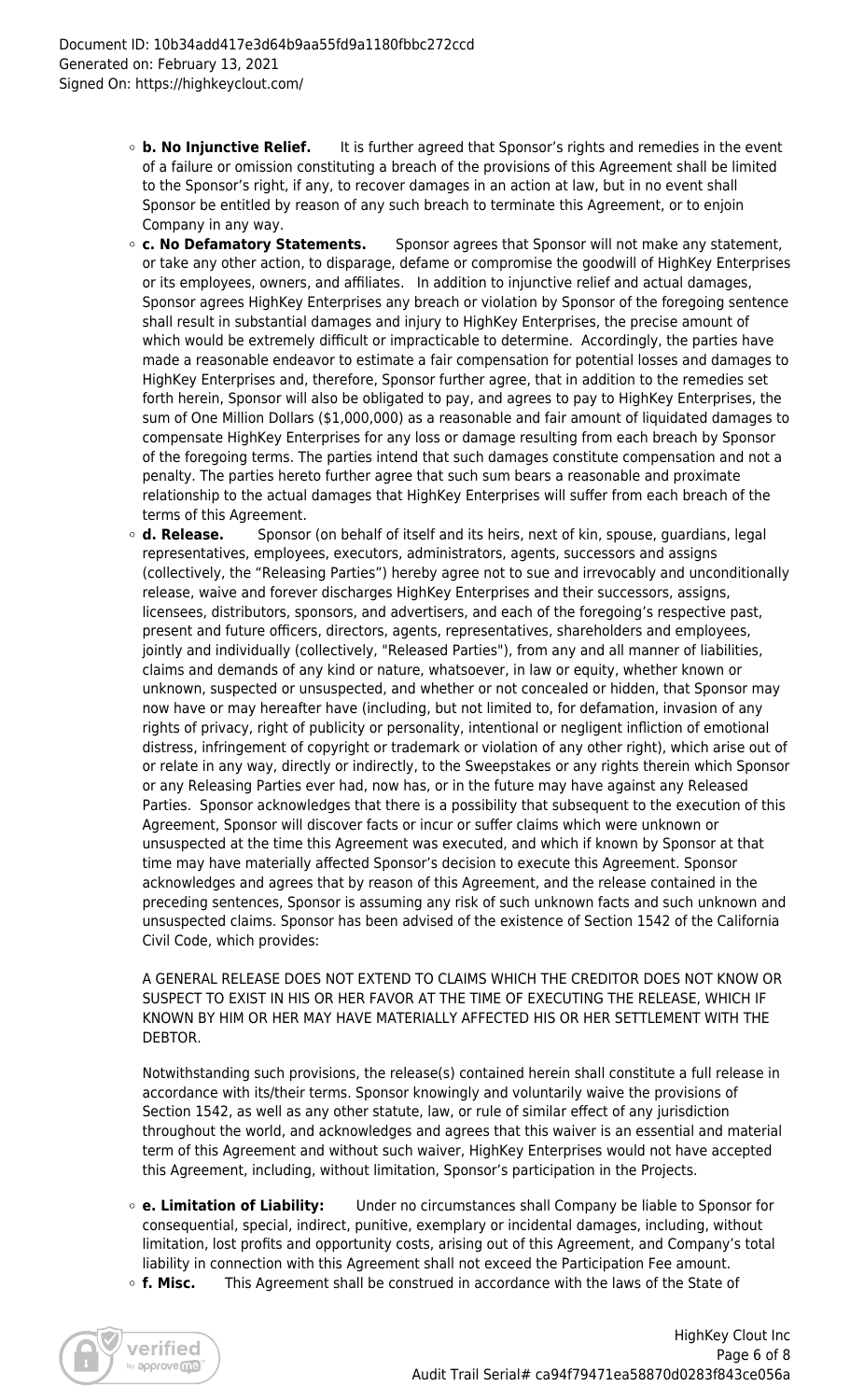California, and shall be subject to the jurisdiction of the courts located in Los Angeles County, to which the parties hereby agree to submit any controversy arising hereunder, excluding that body of law pertaining to conflicts of laws and agree to accept service by mail (including email) to the address listed herein (or as such address may be amended as permitted herein). This Agreement, contains the full and complete understanding between the parties and supersedes all prior agreements and understandings, whether oral or written concerning the subject matter hereof. This Agreement may not be modified or changed except by a writing signed by all of the parties. Each of the parties acknowledges that no representation or promise not expressly contained in this Agreement has been made by the other or its agents or representatives. The failure of any Party to enforce at any time any of the provisions hereof shall not be construed to be a waiver of such provisions, or of such Party's rights thereafter to enforce any such provisions. In the event any provision of this Agreement is held to be invalid or in violation of any law, statute, regulation, order or lawful union or guild requirement, the Agreement shall be deemed modified to the minimum extent required in order to comply therewith and shall otherwise continue in full force and effect. This Agreement is executed in two (2) counterparts (digital signatures acceptable), whereas each Party shall retain one (1) counterpart. Each counterpart shall be deemed an original whereas both together shall constitute one and the same instrument. This Agreement is not intended, nor shall it be deemed or construed, to create a relationship of principal and agent or partnership or joint venture between the parties and neither Party shall have any power or authority to enter into any agreement on behalf of the other Party or to otherwise bind or obligate the other Party in any manner whatsoever. Sponsor has entered into this Agreement freely and voluntarily, and acknowledges that Sponsor either consulted with independent counsel before entering into this Agreement, or had the opportunity to do so, but elected not to.

The Parties indicate their consent to be bound by the terms and conditions of this Agreement by signing below.

Х